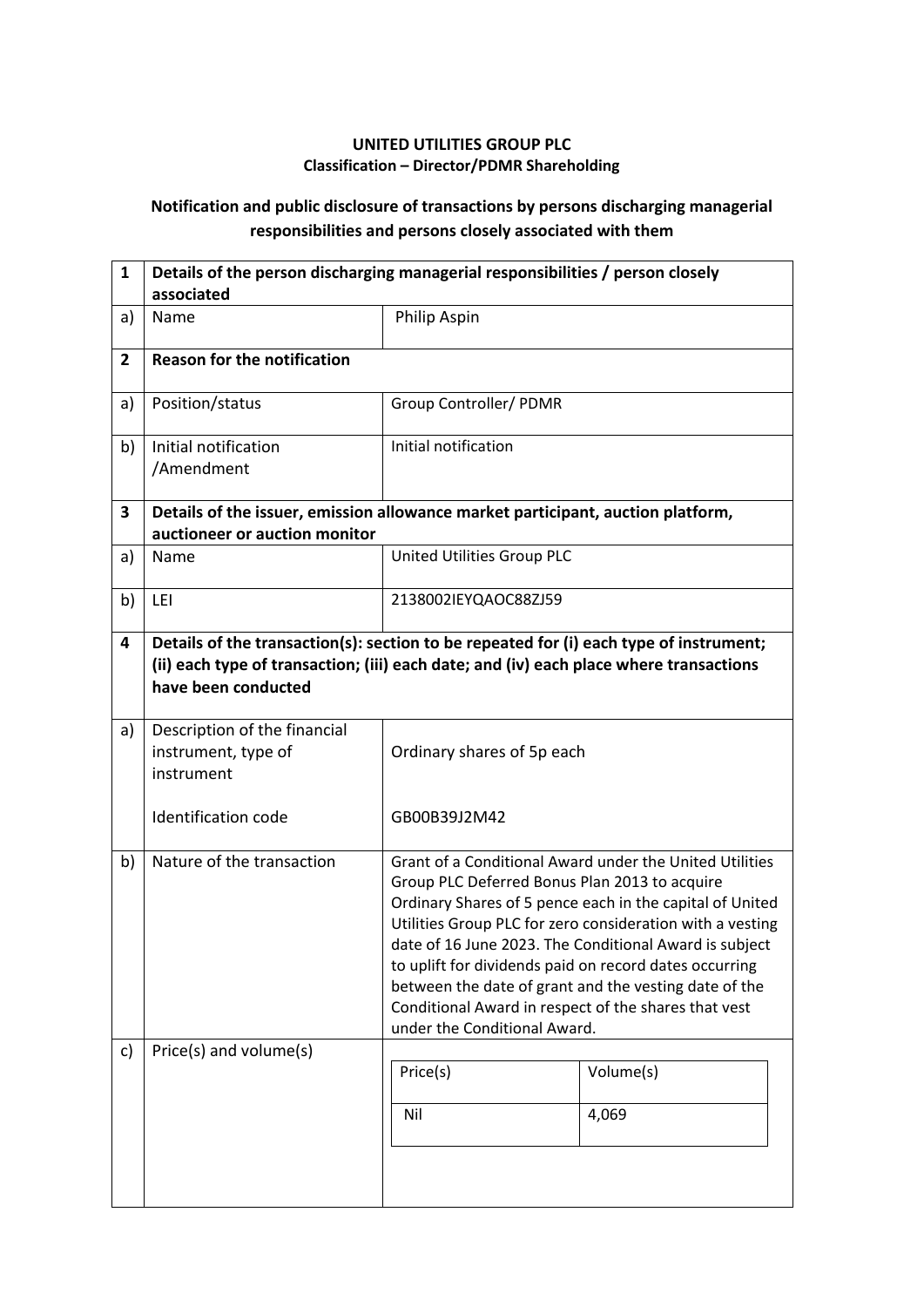| $\mathsf{d}$ | Aggregated information         |                              |                  |
|--------------|--------------------------------|------------------------------|------------------|
|              | - Aggregated volume<br>- Price | Aggregated volume            | Aggregated price |
|              |                                | 4,069                        | Nil              |
| e)           | Date of the transaction        | 2020-06-16                   |                  |
|              | Place of the transaction       | London Stock Exchange (XLON) |                  |

| $\mathbf{1}$   | Details of the person discharging managerial responsibilities / person closely<br>associated                     |                                                                                                                                                                                                                                                                                                                                                                                                                                                                                                        |  |  |
|----------------|------------------------------------------------------------------------------------------------------------------|--------------------------------------------------------------------------------------------------------------------------------------------------------------------------------------------------------------------------------------------------------------------------------------------------------------------------------------------------------------------------------------------------------------------------------------------------------------------------------------------------------|--|--|
| a)             | Name                                                                                                             | Louise Beardmore                                                                                                                                                                                                                                                                                                                                                                                                                                                                                       |  |  |
| $\overline{2}$ | <b>Reason for the notification</b>                                                                               |                                                                                                                                                                                                                                                                                                                                                                                                                                                                                                        |  |  |
| a)             | Position/status                                                                                                  | <b>Customer Services and People Director/PDMR</b>                                                                                                                                                                                                                                                                                                                                                                                                                                                      |  |  |
| b)             | Initial notification<br>/Amendment                                                                               | Initial notification                                                                                                                                                                                                                                                                                                                                                                                                                                                                                   |  |  |
| 3              | Details of the issuer, emission allowance market participant, auction platform,<br>auctioneer or auction monitor |                                                                                                                                                                                                                                                                                                                                                                                                                                                                                                        |  |  |
| a)             | Name                                                                                                             | United Utilities Group PLC                                                                                                                                                                                                                                                                                                                                                                                                                                                                             |  |  |
| b)             | LEI                                                                                                              | 2138002IEYQAOC88ZJ59                                                                                                                                                                                                                                                                                                                                                                                                                                                                                   |  |  |
| 4              | have been conducted                                                                                              | Details of the transaction(s): section to be repeated for (i) each type of instrument;<br>(ii) each type of transaction; (iii) each date; and (iv) each place where transactions                                                                                                                                                                                                                                                                                                                       |  |  |
| a)             | Description of the financial<br>instrument, type of<br>instrument                                                | Ordinary shares of 5p each                                                                                                                                                                                                                                                                                                                                                                                                                                                                             |  |  |
|                | <b>Identification code</b>                                                                                       | GB00B39J2M42                                                                                                                                                                                                                                                                                                                                                                                                                                                                                           |  |  |
| b)             | Nature of the transaction                                                                                        | Grant of a Conditional Award under the United Utilities<br>Group PLC Deferred Bonus Plan 2013 to acquire<br>Ordinary Shares of 5 pence each in the capital of United<br>Utilities Group PLC for zero consideration with a vesting<br>date of 16 June 2023. The Conditional Award is subject<br>to uplift for dividends paid on record dates occurring<br>between the date of grant and the vesting date of the<br>Conditional Award in respect of the shares that vest<br>under the Conditional Award. |  |  |
| c)             | Price(s) and volume(s)                                                                                           | Price(s)<br>Volume(s)<br>Nil<br>7,585                                                                                                                                                                                                                                                                                                                                                                                                                                                                  |  |  |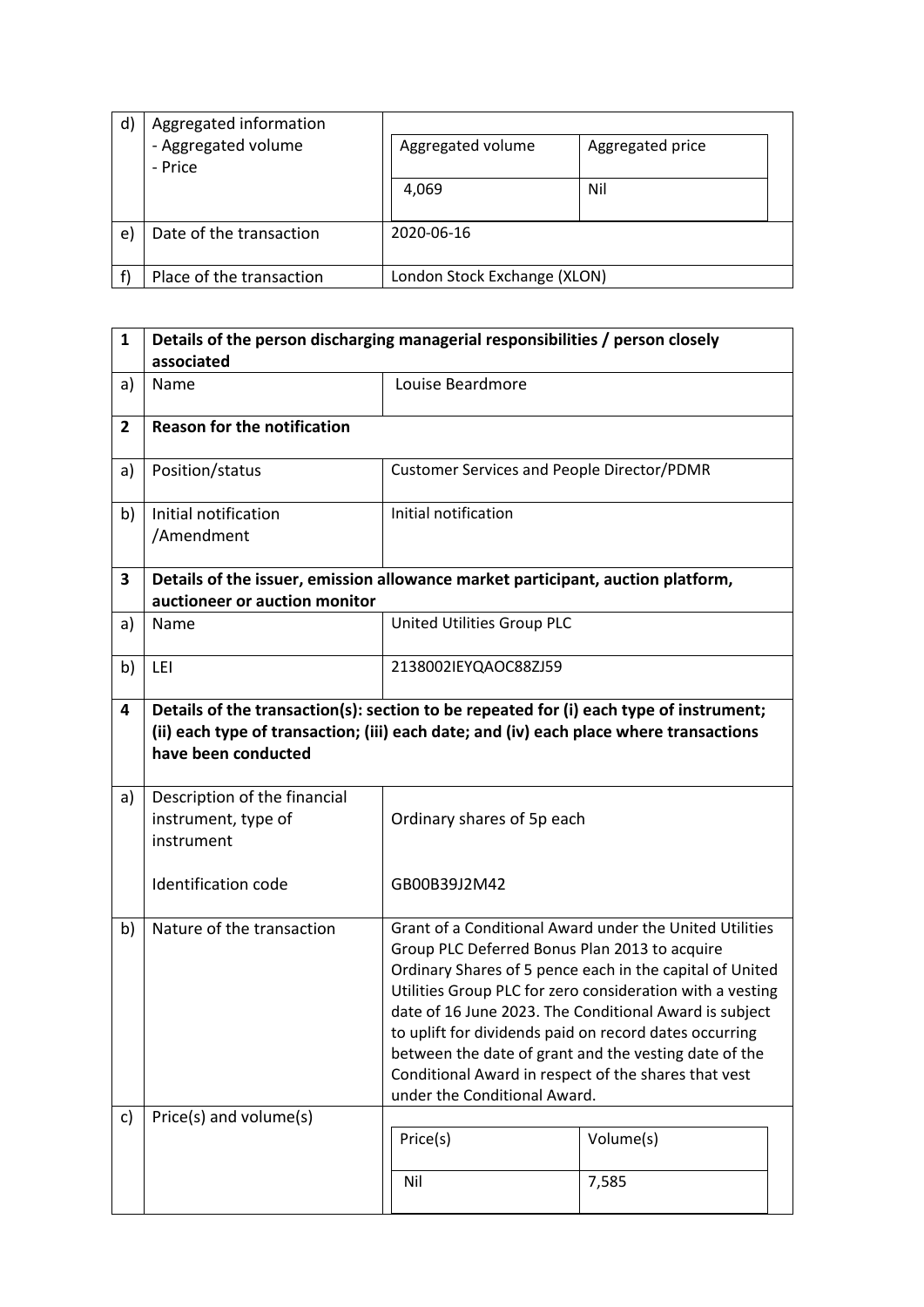| d) | Aggregated information<br>- Aggregated volume<br>- Price | Aggregated volume<br>7,585   | Aggregated price<br>Nil |
|----|----------------------------------------------------------|------------------------------|-------------------------|
| e) | Date of the transaction                                  | 2020-06-16                   |                         |
|    | Place of the transaction                                 | London Stock Exchange (XLON) |                         |

| $\mathbf{1}$ | Details of the person discharging managerial responsibilities / person closely<br>associated                                                                                                            |                                                                                                                                                                                                                                                                                                                                                                                                                                                                                                        |  |
|--------------|---------------------------------------------------------------------------------------------------------------------------------------------------------------------------------------------------------|--------------------------------------------------------------------------------------------------------------------------------------------------------------------------------------------------------------------------------------------------------------------------------------------------------------------------------------------------------------------------------------------------------------------------------------------------------------------------------------------------------|--|
| a)           | Name                                                                                                                                                                                                    | James Bullock                                                                                                                                                                                                                                                                                                                                                                                                                                                                                          |  |
| $\mathbf{2}$ | <b>Reason for the notification</b>                                                                                                                                                                      |                                                                                                                                                                                                                                                                                                                                                                                                                                                                                                        |  |
| a)           | Position/status                                                                                                                                                                                         | <b>Strategy and Regulation Director/PDMR</b>                                                                                                                                                                                                                                                                                                                                                                                                                                                           |  |
| b)           | Initial notification<br>/Amendment                                                                                                                                                                      | Initial notification                                                                                                                                                                                                                                                                                                                                                                                                                                                                                   |  |
| 3            | auctioneer or auction monitor                                                                                                                                                                           | Details of the issuer, emission allowance market participant, auction platform,                                                                                                                                                                                                                                                                                                                                                                                                                        |  |
| a)           | Name                                                                                                                                                                                                    | United Utilities Group PLC                                                                                                                                                                                                                                                                                                                                                                                                                                                                             |  |
| b)           | LEI                                                                                                                                                                                                     | 2138002IEYQAOC88ZJ59                                                                                                                                                                                                                                                                                                                                                                                                                                                                                   |  |
| 4            | Details of the transaction(s): section to be repeated for (i) each type of instrument;<br>(ii) each type of transaction; (iii) each date; and (iv) each place where transactions<br>have been conducted |                                                                                                                                                                                                                                                                                                                                                                                                                                                                                                        |  |
| a)           | Description of the financial<br>instrument, type of<br>instrument                                                                                                                                       | Ordinary shares of 5p each                                                                                                                                                                                                                                                                                                                                                                                                                                                                             |  |
|              | <b>Identification code</b>                                                                                                                                                                              | GB00B39J2M42                                                                                                                                                                                                                                                                                                                                                                                                                                                                                           |  |
| b)           | Nature of the transaction                                                                                                                                                                               | Grant of a Conditional Award under the United Utilities<br>Group PLC Deferred Bonus Plan 2013 to acquire<br>Ordinary Shares of 5 pence each in the capital of United<br>Utilities Group PLC for zero consideration with a vesting<br>date of 16 June 2023. The Conditional Award is subject<br>to uplift for dividends paid on record dates occurring<br>between the date of grant and the vesting date of the<br>Conditional Award in respect of the shares that vest<br>under the Conditional Award. |  |
| c)           | Price(s) and volume(s)                                                                                                                                                                                  |                                                                                                                                                                                                                                                                                                                                                                                                                                                                                                        |  |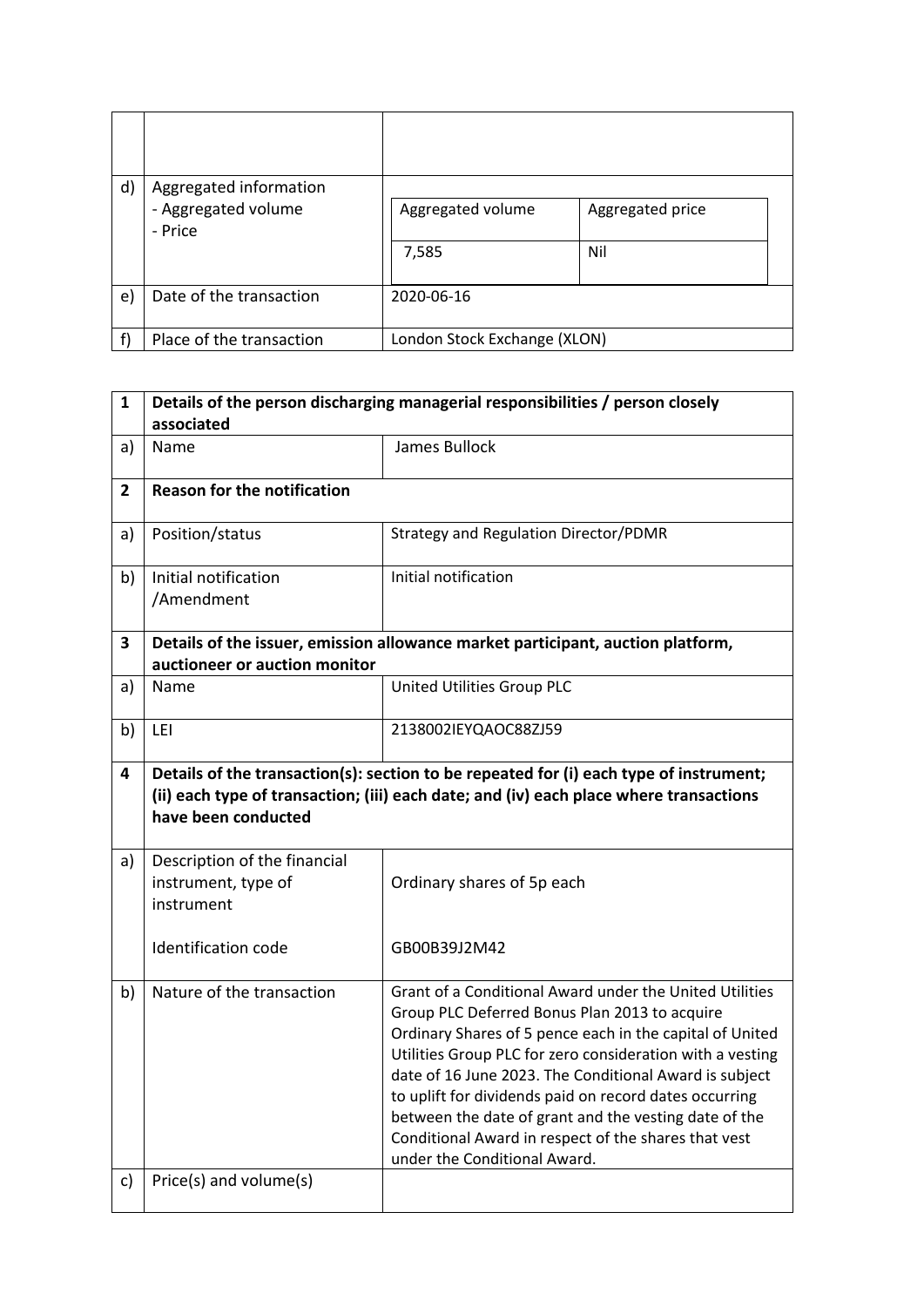|    |                                                          | Price(s)                     | Volume(s)               |
|----|----------------------------------------------------------|------------------------------|-------------------------|
|    |                                                          | Nil                          | 6,868                   |
| d) | Aggregated information<br>- Aggregated volume<br>- Price | Aggregated volume<br>6,868   | Aggregated price<br>Nil |
| e) | Date of the transaction                                  | 2020-06-16                   |                         |
| f) | Place of the transaction                                 | London Stock Exchange (XLON) |                         |

| $\mathbf{1}$   | Details of the person discharging managerial responsibilities / person closely<br>associated    |                                                                                                                                                                                  |  |
|----------------|-------------------------------------------------------------------------------------------------|----------------------------------------------------------------------------------------------------------------------------------------------------------------------------------|--|
| a)             | Name                                                                                            | Simon Gardiner                                                                                                                                                                   |  |
| $\overline{2}$ | <b>Reason for the notification</b>                                                              |                                                                                                                                                                                  |  |
| a)             | Position/status                                                                                 | <b>Company Secretary/PDMR</b>                                                                                                                                                    |  |
| b)             | Initial notification<br>/Amendment                                                              | Initial notification                                                                                                                                                             |  |
| 3              | auctioneer or auction monitor                                                                   | Details of the issuer, emission allowance market participant, auction platform,                                                                                                  |  |
| a)             | Name                                                                                            | United Utilities Group PLC                                                                                                                                                       |  |
| b)             | LEI                                                                                             | 2138002IEYQAOC88ZJ59                                                                                                                                                             |  |
| 4              | have been conducted                                                                             | Details of the transaction(s): section to be repeated for (i) each type of instrument;<br>(ii) each type of transaction; (iii) each date; and (iv) each place where transactions |  |
| a)             | Description of the financial<br>instrument, type of<br>instrument<br><b>Identification code</b> | Ordinary shares of 5p each<br>GB00B39J2M42                                                                                                                                       |  |
| b)             | Nature of the transaction                                                                       | Grant of a Conditional Award under the United Utilities                                                                                                                          |  |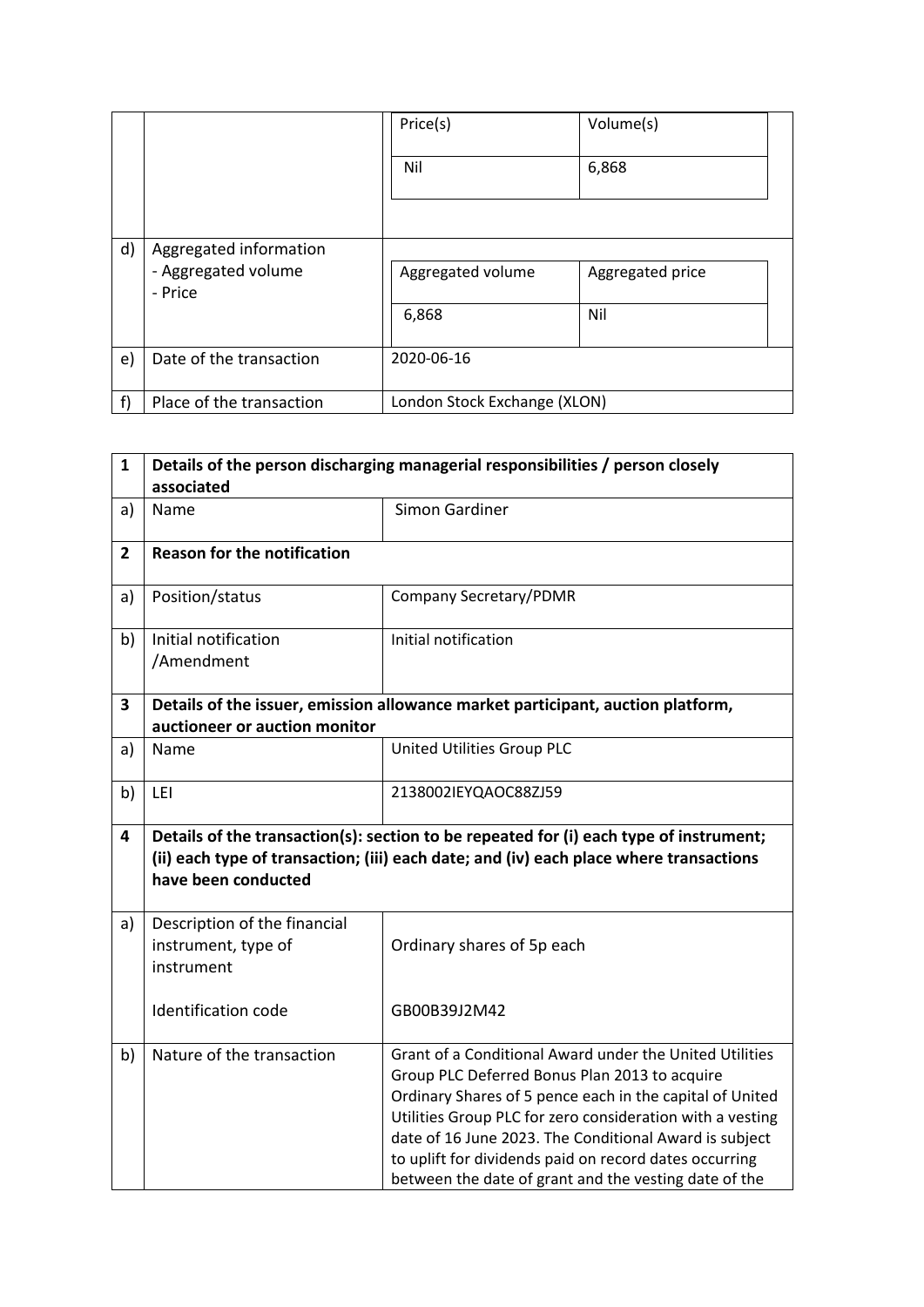|    |                                                          | Conditional Award in respect of the shares that vest<br>under the Conditional Award. |                         |
|----|----------------------------------------------------------|--------------------------------------------------------------------------------------|-------------------------|
| c) | Price(s) and volume(s)                                   | Price(s)<br>Nil                                                                      | Volume(s)<br>8,264      |
| d) | Aggregated information<br>- Aggregated volume<br>- Price | Aggregated volume<br>8,264                                                           | Aggregated price<br>Nil |
| e) | Date of the transaction                                  | 2020-06-16                                                                           |                         |
| f) | Place of the transaction                                 | London Stock Exchange (XLON)                                                         |                         |

| Details of the person discharging managerial responsibilities / person closely associated                                                                                                               |                                                                                                                                                                                |  |  |
|---------------------------------------------------------------------------------------------------------------------------------------------------------------------------------------------------------|--------------------------------------------------------------------------------------------------------------------------------------------------------------------------------|--|--|
| Name                                                                                                                                                                                                    | John Russell Houlden                                                                                                                                                           |  |  |
| <b>Reason for the notification</b>                                                                                                                                                                      |                                                                                                                                                                                |  |  |
| Position/status                                                                                                                                                                                         | <b>Chief Financial Officer/PDMR</b>                                                                                                                                            |  |  |
| Initial notification                                                                                                                                                                                    | Initial notification                                                                                                                                                           |  |  |
| /Amendment                                                                                                                                                                                              |                                                                                                                                                                                |  |  |
|                                                                                                                                                                                                         | Details of the issuer, emission allowance market participant, auction platform,                                                                                                |  |  |
| auctioneer or auction monitor                                                                                                                                                                           |                                                                                                                                                                                |  |  |
| Name                                                                                                                                                                                                    | United Utilities Group PLC                                                                                                                                                     |  |  |
| LEI                                                                                                                                                                                                     | 2138002IEYQAOC88ZJ59                                                                                                                                                           |  |  |
| Details of the transaction(s): section to be repeated for (i) each type of instrument; (ii)<br>each type of transaction; (iii) each date; and (iv) each place where transactions have been<br>conducted |                                                                                                                                                                                |  |  |
| Description of the financial<br>instrument, type of<br>instrument                                                                                                                                       | Ordinary shares of 5p each                                                                                                                                                     |  |  |
| <b>Identification code</b>                                                                                                                                                                              | GB00B39J2M42                                                                                                                                                                   |  |  |
| Nature of the transaction                                                                                                                                                                               | Grant of a Conditional Award under the United Utilities<br>Group PLC Deferred Bonus Plan 2013 to acquire Ordinary<br>Shares of 5 pence each in the capital of United Utilities |  |  |
|                                                                                                                                                                                                         | Group PLC for zero consideration with a vesting date of 16                                                                                                                     |  |  |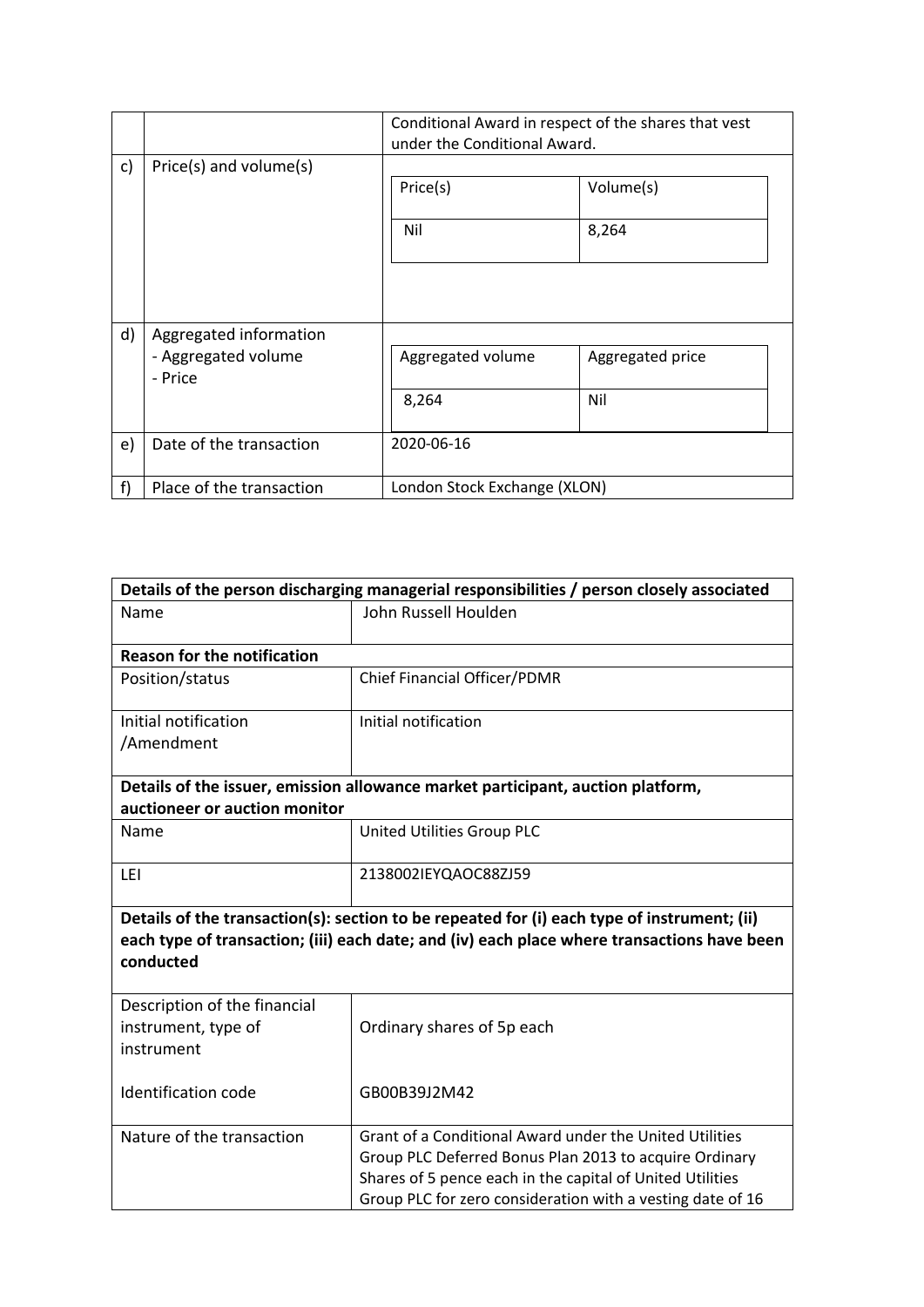| Price(s) and volume(s)         | June 2023. The Conditional Award is subject to uplift for<br>dividends paid on record dates occurring between the date<br>of grant and the vesting date of the Conditional Award in<br>respect of the shares that vest under the Conditional Award. |                  |
|--------------------------------|-----------------------------------------------------------------------------------------------------------------------------------------------------------------------------------------------------------------------------------------------------|------------------|
|                                | Price(s)                                                                                                                                                                                                                                            | Volume(s)        |
|                                | Nil                                                                                                                                                                                                                                                 | 24,469           |
|                                |                                                                                                                                                                                                                                                     |                  |
| Aggregated information         |                                                                                                                                                                                                                                                     |                  |
| - Aggregated volume<br>- Price | Aggregated volume                                                                                                                                                                                                                                   | Aggregated price |
|                                | 24,469                                                                                                                                                                                                                                              | Nil              |
| Date of the transaction        | 2020-06-16                                                                                                                                                                                                                                          |                  |
| Place of the transaction       | London Stock Exchange (XLON)                                                                                                                                                                                                                        |                  |

| $\mathbf{1}$   | Details of the person discharging managerial responsibilities / person closely<br>associated                                                                                                            |                                                                                                                                                                      |  |
|----------------|---------------------------------------------------------------------------------------------------------------------------------------------------------------------------------------------------------|----------------------------------------------------------------------------------------------------------------------------------------------------------------------|--|
| a)             | Name                                                                                                                                                                                                    | Gaynor Kenyon                                                                                                                                                        |  |
| $\overline{2}$ | <b>Reason for the notification</b>                                                                                                                                                                      |                                                                                                                                                                      |  |
| a)             | Position/status                                                                                                                                                                                         | Corporate Affairs Director/PDMR                                                                                                                                      |  |
| b)             | Initial notification<br>/Amendment                                                                                                                                                                      | Initial notification                                                                                                                                                 |  |
| 3              | auctioneer or auction monitor                                                                                                                                                                           | Details of the issuer, emission allowance market participant, auction platform,                                                                                      |  |
| a)             | Name                                                                                                                                                                                                    | United Utilities Group PLC                                                                                                                                           |  |
| b)             | LEI                                                                                                                                                                                                     | 2138002IEYQAOC88ZJ59                                                                                                                                                 |  |
| 4              | Details of the transaction(s): section to be repeated for (i) each type of instrument;<br>(ii) each type of transaction; (iii) each date; and (iv) each place where transactions<br>have been conducted |                                                                                                                                                                      |  |
| a)             | Description of the financial<br>instrument, type of<br>instrument                                                                                                                                       | Ordinary shares of 5p each                                                                                                                                           |  |
|                | Identification code                                                                                                                                                                                     | GB00B39J2M42                                                                                                                                                         |  |
| b)             | Nature of the transaction                                                                                                                                                                               | Grant of a Conditional Award under the United Utilities<br>Group PLC Deferred Bonus Plan 2013 to acquire<br>Ordinary Shares of 5 pence each in the capital of United |  |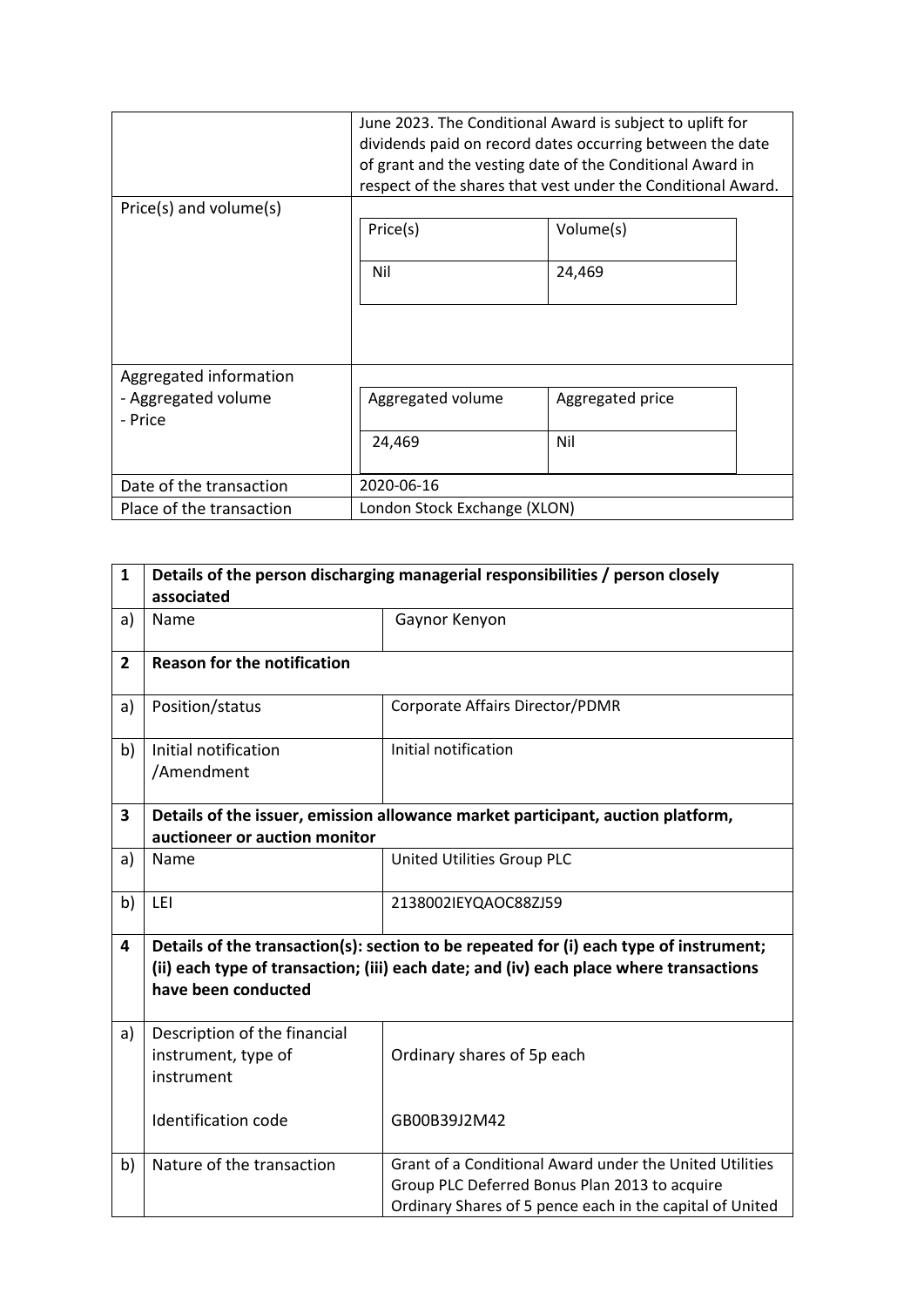|    |                                                          | Utilities Group PLC for zero consideration with a vesting<br>date of 16 June 2023. The Conditional Award is subject<br>to uplift for dividends paid on record dates occurring<br>between the date of grant and the vesting date of the<br>Conditional Award in respect of the shares that vest<br>under the Conditional Award. |                         |
|----|----------------------------------------------------------|--------------------------------------------------------------------------------------------------------------------------------------------------------------------------------------------------------------------------------------------------------------------------------------------------------------------------------|-------------------------|
| c) | Price(s) and volume(s)                                   | Price(s)<br>Nil                                                                                                                                                                                                                                                                                                                | Volume(s)<br>6,841      |
| d) | Aggregated information<br>- Aggregated volume<br>- Price | Aggregated volume<br>6,841                                                                                                                                                                                                                                                                                                     | Aggregated price<br>Nil |
| e) | Date of the transaction                                  | 2020-06-16                                                                                                                                                                                                                                                                                                                     |                         |
| f) | Place of the transaction                                 | London Stock Exchange (XLON)                                                                                                                                                                                                                                                                                                   |                         |

| $\mathbf{1}$ | Details of the person discharging managerial responsibilities / person closely<br>associated                                                                                                            |                                                                                                                                                                      |  |
|--------------|---------------------------------------------------------------------------------------------------------------------------------------------------------------------------------------------------------|----------------------------------------------------------------------------------------------------------------------------------------------------------------------|--|
| a)           | Name                                                                                                                                                                                                    | <b>Steve Mogford</b>                                                                                                                                                 |  |
| $\mathbf{2}$ | <b>Reason for the notification</b>                                                                                                                                                                      |                                                                                                                                                                      |  |
| a)           | Position/status                                                                                                                                                                                         | <b>Chief Executive Officer/PDMR</b>                                                                                                                                  |  |
| b)           | Initial notification<br>/Amendment                                                                                                                                                                      | Initial notification                                                                                                                                                 |  |
| 3            | Details of the issuer, emission allowance market participant, auction platform,<br>auctioneer or auction monitor                                                                                        |                                                                                                                                                                      |  |
| a)           | Name                                                                                                                                                                                                    | United Utilities Group PLC                                                                                                                                           |  |
| b)           | LEI                                                                                                                                                                                                     | 2138002IEYQAOC88ZJ59                                                                                                                                                 |  |
| 4            | Details of the transaction(s): section to be repeated for (i) each type of instrument;<br>(ii) each type of transaction; (iii) each date; and (iv) each place where transactions<br>have been conducted |                                                                                                                                                                      |  |
| a)           | Description of the financial<br>instrument, type of<br>instrument                                                                                                                                       | Ordinary shares of 5p each                                                                                                                                           |  |
|              | <b>Identification code</b>                                                                                                                                                                              | GB00B39J2M42                                                                                                                                                         |  |
| b)           | Nature of the transaction                                                                                                                                                                               | Grant of a Conditional Award under the United Utilities<br>Group PLC Deferred Bonus Plan 2013 to acquire<br>Ordinary Shares of 5 pence each in the capital of United |  |